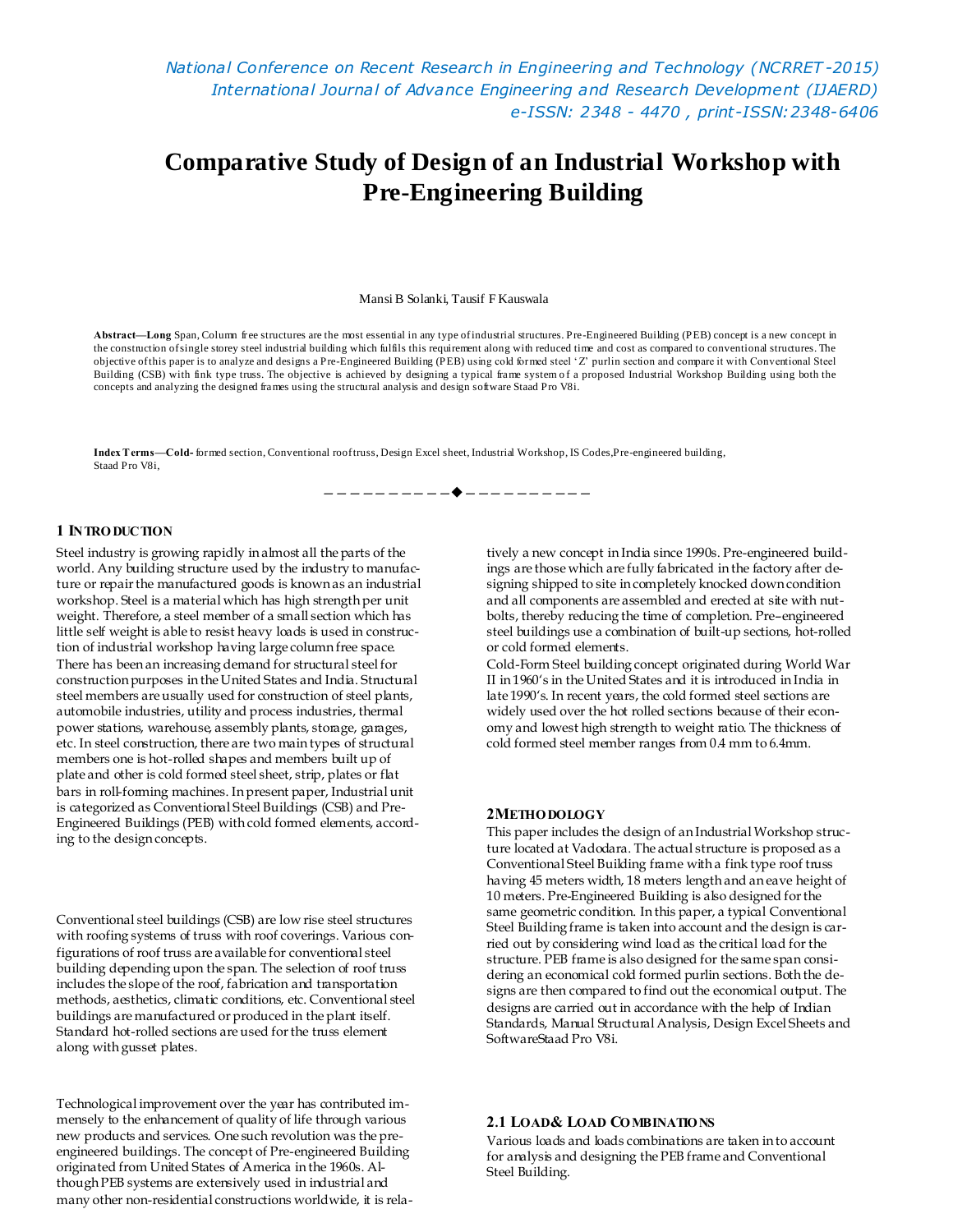# **1. Dead Load**

Dead load includes the self-weight of the structure, weights of roofing material, weight of purlins, weight of roof truss, weight of gantry girder, weight of bracings and other accessories.

# **2. Live Load**

As per IS : 875 (Part 2) – 1987, for roof with no access provided, the live load can be taken as 0.75 kN/m 2 with a reduction of 0.02 kN/m2 for every one degree above 10 degrees of roof slope.

# **3.Wind load**

Wind load is calculated as per IS: 875 (Part 3) – 1987. The basic wind speed for the location of the building is 44 m/s from the code.

As per IS 800:2007, various considered Load combinations are given below:

 1. 1.5(DL+LL) 2. 1.5(DL+WL@90) 3. 1.5(DL+WL@0) 4. 1.2(DL+LL+WL@90) 5. 1.2(DL+LL-WL@90) 6. 1.2(DL+LL+WL@0) 7. 1.2(DL+LL-WL@0)

# **2.2 CO NVENTIO NAL STEEL BUILDING**

As per the span criteria, eave height and gravity loads, the geometry of fink type roof truss are selected for designing. The configuration of fink type roof truss in an elevation of an industrial workshop building and 3D view rendering from Staad pro are shown in Fig 1 and Fig 2.







Fig. 2 3D Rendering View of Workshop

#### **2.3ANALYSIS TRUSS AND DESIGN O F CO NVENTIO NALROO F**

The analysis and design is carried out by MicrosoftDesignExcel 2007 and Staad pro V8i.

Table 1 shown below shows the data considered in analysis of purlin and result obtained from considered data.

TABLE 1 Summary of Purlin Design from Excel sheet

| Input Data                        |  |
|-----------------------------------|--|
| Type of Roof Sheet Asbestos Sheet |  |
| Access ProvidedNo                 |  |
| Basic Wind Speed44 m/sec          |  |
| Life of Structure50 years         |  |
| Output Data                       |  |
| Dead Load0.18kN/m                 |  |
| Live Load0.70kN/m                 |  |
| Wind Load1.10kN/m                 |  |
|                                   |  |
|                                   |  |

Other data which are considered for the analysis of roof truss and result obtained from considered data are shown in Table 2.

TABLE 2 Summary of Roof Truss Design from Excel

| Input Data                                 |  |
|--------------------------------------------|--|
| Weight of Purlin3.65 kN                    |  |
| Weight of Roof Truss4.46 kN                |  |
| Weight of Wind Bracing0.49 kN              |  |
| Output Data                                |  |
| Dead Load on each intermediate nodes2.15kN |  |
| Live Load on each intermediate nodes2.12kN |  |
| Wind load on intermediate nodes4.11 kN     |  |
|                                            |  |
|                                            |  |

Maximum axial load on various truss members are to be found out from Staad Pro V8i software by substituting the values obtained from design excel that is shown in Table 1 and Table 2 above. Fig 3 and Fig 4 shows the dead load, windload applied on Roof truss on intermediate nodes and end nodes.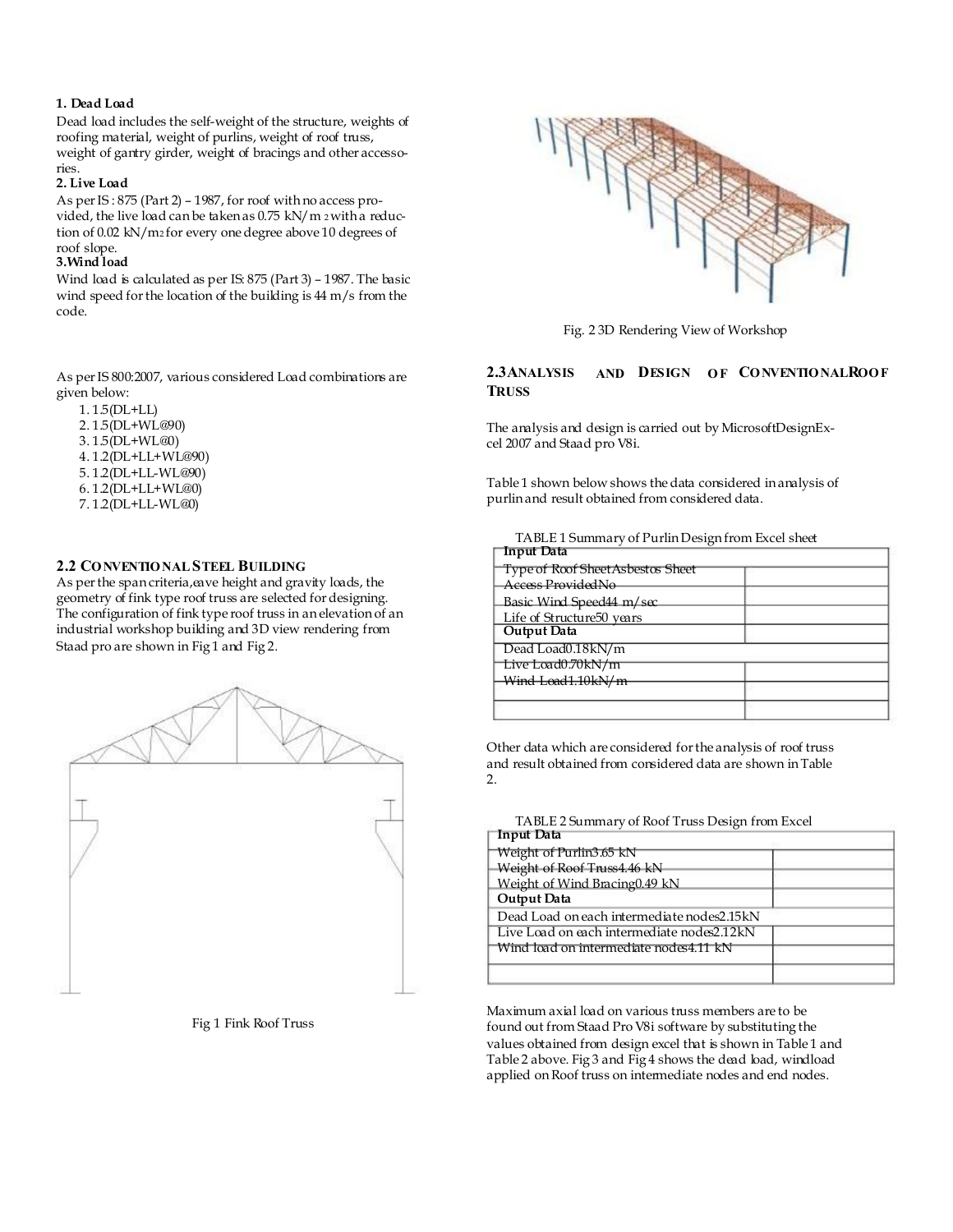

Fig 3. Application of Dead Load 2.



Fig 4. Application of Wind Load

Table 3 shows the maximum axial load on various members of roof truss obtained from StaadPro V8i by considering critical Load combinations.

TABLE 3 Maximum Axial Load

| ComponentCompressive                     | Tensile   |
|------------------------------------------|-----------|
| Force                                    | Force     |
| Principal rafter249.35 kN                | 156.76 kN |
| Main tie 72.194 kN                       | 38.449 kN |
| Intermediate truss member (m1) 16.806 kN | 31.556 kN |
| Intermediate truss member (m2) 96.465 kN | $51.3$ kN |
|                                          |           |

# **2.4 MEMBERSPROPERTIES**

The Table 4 below shows the various sectionsfor purlin, roof and column obtained while designing as per the above forces obtained from Table 3. The column section section is obtained by the reactions obtained from roof truss, horizontal surge load from gantry girder and loading consider due to cladding,windload etc.

| TABLE 4 Sections Used in Workshop |  |  |
|-----------------------------------|--|--|
|                                   |  |  |

| <b>Details</b>        | Section             |
|-----------------------|---------------------|
| Purlin                | <b>ISLC 150</b>     |
| Roof truss            |                     |
| Bottom                |                     |
| Intermediate          | ISA 40 X 40 X 6     |
| Intermediate          | ISA 60 $X$ 60 $X$ 6 |
| Top                   | ISA 45 X 45 X 6     |
|                       | ISA 65 X 65 X 6     |
| <b>Column Section</b> | <b>ISHB 400</b>     |
|                       |                     |

# **2.5 PRE ENGINEERING BUILDING BY STAAD PRO V8I**

The Staad Pro V8i is a structural analysis and design software which helps in modelling, analyzing and designing the structure. The software supports standards of several countries, including Indian standard. The procedure of designing a PEB in Staad Pro v8i includes modelling the PEB structure, applying properties of structure including pre-fabricated tapered section of different sizes and their specifications, loads and load combinations and then analyzing and designing the PEB structure.

#### **Advantages of PEB:**

- 1. Saving in time: Saving in construction time of about 30 – 50% in total project schedule due to fast delivery and quick site erection.
- Reduction in project cost: Reduction in project cost due to time saving in project implementation.
- Flexibility: Buildings can be designed maintaining flexibility for future expansion in length, width and height. 3.
	- Earthquake resistant: PEB provides resistant from
- earthquake because of lower weight and structural building plan. 4.
	- Low maintenance: Buildings are supplied with high quality system for cladding and steel to suit ambient
- conditions at the site, which results in long durability and low maintenance costs. 5.

### **Typical Pre Engineering Steel Structure**

The Pre-engineered steel frame as shown in Fig 7 is designed for manufacturing or repairing the manufactured goods that provide durability, safety and very low cost-maintenance. Preengineered steel building is very simple and economical with the necessary Architectural, Engineering and Construction with pre-engineered steel buildings. The major components of a pre-engineered building are primary structure framing consisting columns and rafter having tapered I sections. The printshot of secondary framing consisting of cold formed sections used as roof purlins, property of tapered I section and Portal frame are shown in Fig 5, Fig 6 & Fig 7



Fig 5 Cold formed Z purlin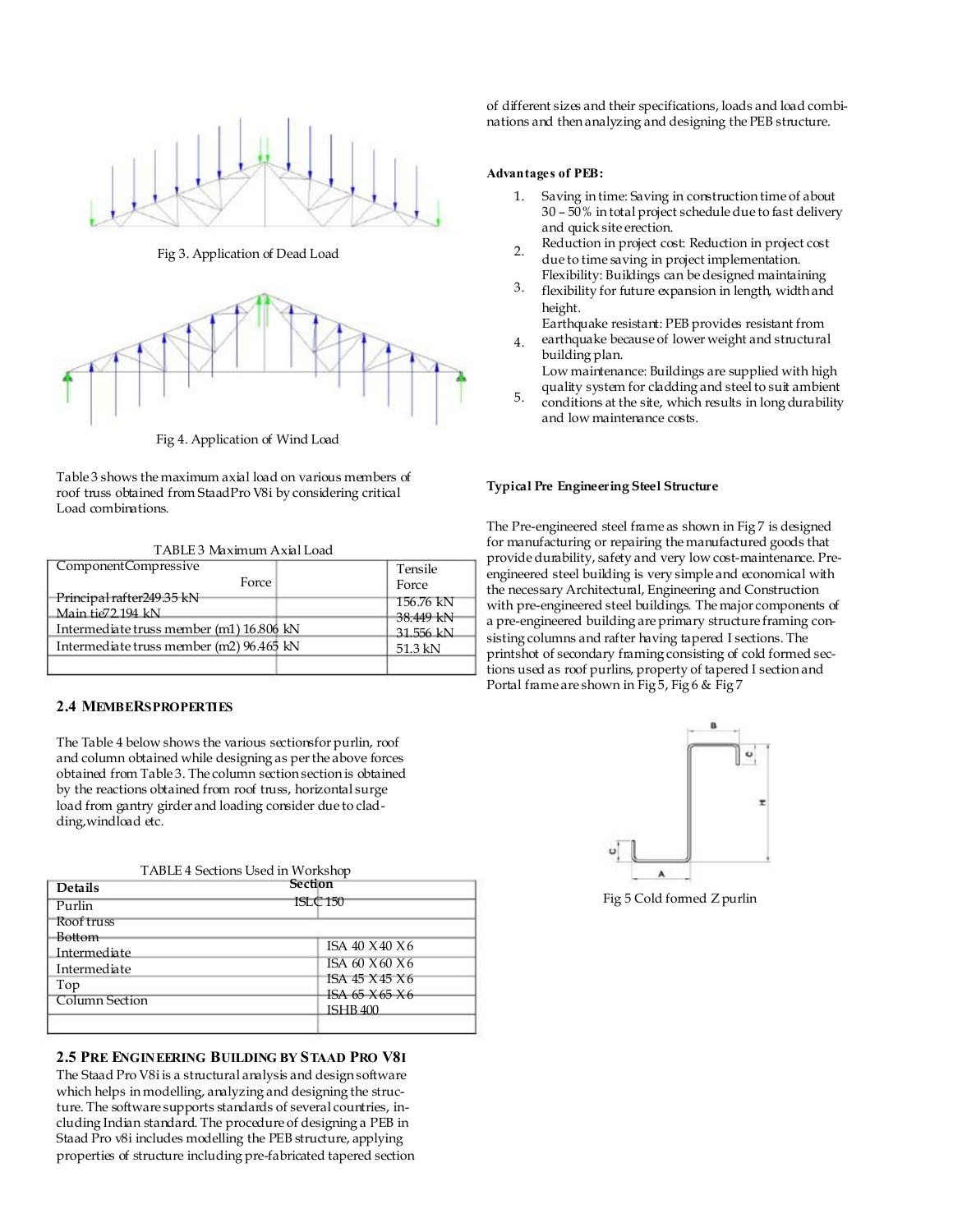| $+ - 4 - 4$         | F1 (Depth of Section at Start Node). | 0.6   | m             |
|---------------------|--------------------------------------|-------|---------------|
| F3                  | F2 (Thickness of Web)                | 0.006 | m             |
|                     | F3 (Depth of Section at End Node)    | 0.4   | m             |
| F٦                  | F4 (Width of Top Flange)             | 0.2   | m             |
| 土                   | F5 (Thickness of Top Flange)         | 0.07  | $\mathbf{m}$  |
| F6-                 | F6 (Width of Bottom Flange)          | 0.2   | m             |
| V Material<br>STEEL | F7 (Thickness of Bottom Flange)      | 0.07  | $^{\text{m}}$ |

Fig 6 Member property for Tapered section



#### **Analysis and Design of PEB**

The design of PEB in Staad Pro V8i consists of the following steps

- 1. Set up section sizes and brace locations based on the geometry and loading specified for the frame design.
- 2. Calculate moment, shear and axial force at each analysis point for each load combinations.
- 3. Design the optimum splice location and check to see whether the predicted sizes confirm to manufacturing constraints.
- 4. Using the web optimization mode, arrive at the optimum web depths for the next cycle and update the
- member data file. At the end of all design cycle, an analysis is run to
- 5.

By applying loads combinations, the below Fig8, Fig 9 shows the Bending moment diagram for critical load combination as 1.5(DL+LL) and 1.2(DL+LL-WL@90)



Fig 8 Load combinations for 1.5(DL+LL)



Fig 9 Load combinations for 1.2(DL+LL-WL@90)

The PEB frame is also checked for combined bending and axial compression.The Fig 10 below shows that it is safe agains Fig 7PEB portal frame bending and compression



achieve flange brace optimization. Fig 10 Combined Bending and Axial Compression